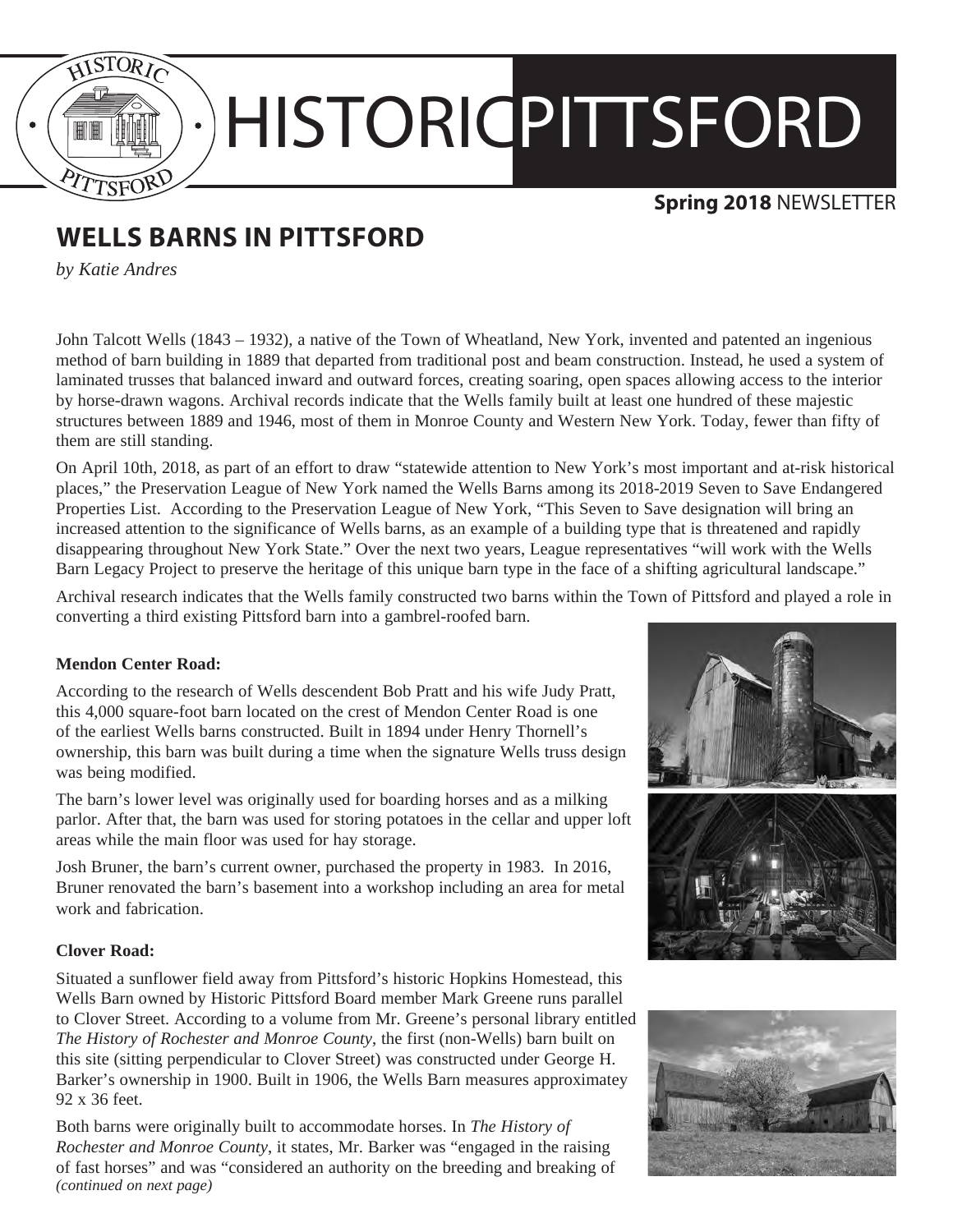horses for track purposes." Although they have been removed, the older barn originally included horse stalls. A section of cement flooring suggests that a portion of the Wells Barn was used for washing horse buggies. According to Mr. Greene, roughly 140 acres, the barns, and the former tenant house also constructed on the property in 1903 were acquired by Jared Hopkins sometime between 1923-1924.

During the 1950s, the basements of both barns were converted for potato and cabbage storage.

At one point, a chimney was constructed for a steam engine to run a line shaft for a feed grinder. Today, only the chimney and the line shaft remain. Presently, the Wells Barn is used by Greene for machinery storage and for storing a neighbor's hay and straw.

To deter further wear and weathering, Mr. Greene put half of a new roof on the Wells Barn and half of a new roof on the adjacent barn this past April.

## **Thornell Road:**

According to owner and Historic Pittsford Board member Shelley O'Brien, the larger three-story barn on her property was originally constructed in 1908.

Boasting several unique features, including an internal silo, it is believed that the laminated trusses in this barn were added at a later date by J.T. Wells and Sons in order to give the barn a gambrel roof. While the trusses in most documented Wells Barns begin beneath the sill, the laminated trusses in O'Brien's barn begin on a crossbeam and soar upwards meeting at the ridge purlin.



In 2003, O'Brien and her partner, Nadia Rusinovich,

purchased their historic home originally built by Joseph Thornell. At that time, the adjacent barns were part of a separate parcel that the New York Water Authority was considering for a pumping station. When the Water Authority's plans fell through, rumors started circulating that the barns were at-risk for demolition. Determined to rescue them, O'Brien researched what it would take to preserve them and presented her case to the Water Authority. In 2005, the municipality agreed to sell the adjacent land and the barns to O'Brien.

Since then, O'Brien has brought new life to the barns by giving tours to school children, by hosting Historic Pittsford annual meetings on-site, and by celebrating family birthdays and weddings inside.

To learn more about New York State's Wells Barns consider participating in Historic Pittsford's barn presentation schedule for October 21st, 2018 or visit: http://wellsbarnhistory.com and https://www.preservenys.org/seven-to-save---2018-19.html

(Photos courtesy of Dick Thomas)

# **ARCHITECTURAL SCAVENGER HUNT**

(Do you enjoy being a sleuth?)

Pittsford Village is composed of many diverse architectural styles and details. Some of them were original to the building when it was created and others come from additions of rooms, windows or wings. Most of the time we walk or drive by noticing the color, the materials or the design, but we don't always see the smaller details that work together to create the beautiful architecture found in Pittsford.

Historic Pittsford is sponsoring an intriguing contest. Pick up an Architectural Scavenger Hunt poster at the Pittsford Community Library, Historic Pittsford's Little House (18 Monroe Avenue) or download it from Historic Pittsford's website (www.HistoricPittsford.com). Take a walk in the village and



see if you can identify the addresses of the structures shown in the photos on the scavenger hunt poster. Once the addresses are all recorded, return the poster by May 30 to Historic Pittsford's Little House or to the Pittsford Community Library in the box on the reference desk. Just a quick hint…the answers will be found on or around buildings in the village within a two-block area.

Pittsford Town and Village Historian Audrey Johnson will host a program at the Fisher Meeting Room in the Pittsford Community Library on Sunday, June 3 at 2:00 p m. All the structures on the poster will be discussed, and the winner(s) of the architectural scavenger hunt will be announced at that time.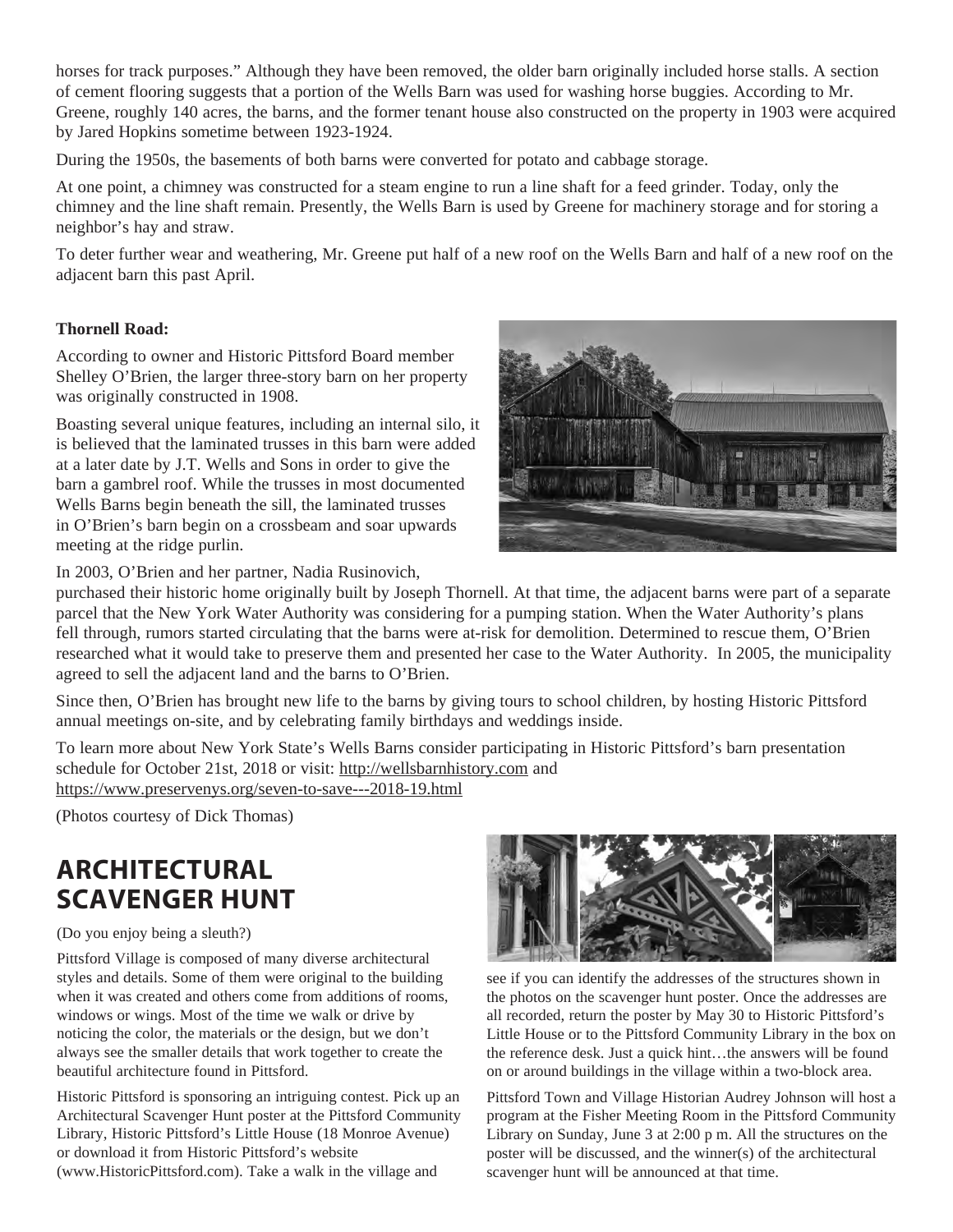## PRESIDENT'S CORNER - PRESERVATION MATTERS

**Spring Greetings from Historic Pittsford (HP), marking our 53rd year** as advocates for the preservation of our community's historic resources.

Historic Pittsford has been extremely fortunate to have had a committed, supportive membership that understands the significance of historic preservation for the future of our community. Some members have been with us from the beginning in 1965. Others, like me, have come to HP later in the game; and with that later entrance comes a learning curve of what it really means to be committed to historic preservation. The HP Board of Directors remains committed to the mission that requires constant effort and vigilance, persistent public education of the value of historic preservation and on-going recruitment of new members.

**Historic Preservation is at an important crossroads in Pittsford.** Both the Town and Village have embarked upon updates of respective comprehensive plans .Both have committed conceptually to 'historic preservation' as an important core value for the present and the future. Both seem to understand there is a direct economic correlation between historic preservation and higher property values. But, as always, the devil is in the details.

**Via its comprehensive planning process, the Town is in an ideal position in 2018 to dramatically improve its historic preservation ordinance** by, at a minimum, restoring the ability to designate historic districts. Thirty years ago in 1989, Historic Pittsford supported the town's passage of a Historic Preservation Ordinance, which at the time was a model for New York State. Twenty-four (24) years ago, the town board removed historic districts from its code in an effort to 'simplify the process'. Unfortunately, over this period, several neighborhoods have been compromised enough that they are no longer eligible for designation as an historic district. It is time to review that decision and restore that capability to be able to protect vulnerable older or unique areas of our community. (Please refer to the HP website archives for Brighton-Pittsford Post articles about these efforts.)

**The Town might also review its new Residential Neighborhood (RN) zoning code** and design guidelines, implemented 6 years ago. While strengthening the architectural review of existing and new properties through creation of a new Design Review Historic Preservation Board (DRHPB), a key piece of this legislation dissolved the town's independent Historic Preservation Commission (appointed in 1989), thus further weakening our community's capacity to protect irreplaceable historic resources.

Regarding the Village, **having recently been listed on the National Register of Historic Places, the Village is in the process of revising its Historic Preservation Code** to more closely track with the new Model Historic Preservation Code prescribed by the NY State Historic Preservation Office (SHPO). The entire Village is an historic district thus

subject to a layer of protection other communities do not have.

As many have said, our community, with its centuriesold farms and residences and historic village, did not happen by accident. The challenges to both village and the town preservation matters are perhaps more educational in nature. As our community grows and changes, there is a continual need to inform our public about how Pittsford evolved to its present state. And how can Historic Pittsford better support a continual educational process that enlists our community's support in protecting our important historic and cultural resources?

How do we enlighten the community to the reasons why historic preservation is important? Why have an Historic Preservation Code and Commission? Why it is often better to're-purpose' a historic property rather than destroy and replace it? What happens to communities that do not hold to these values?

This year, Historic Pittsford has co-sponsored a series of speakers called the 'Village Topics Speakers Forum' where subjects of importance to the Village Comprehensive Plan Committee are aired. There have been three so far (including speakers from the Landmark Society, Community Design Center Rochester, and the Genesee Transportation Council) and you can view them on HP's website (http://www.historicpittsford.com/links htm ) or on the Village website (www.villageofpittsford.com). All in the series are open to the public and have been very well attended.

The fourth in the series is entitled "Rebooting a Vibrant Economy" and it will take place on May 21 at 7:00pm at the Pittsford Community Library. This will be a panel discussion of representatives from other villages that have successfully grown their business / commercial sectors.

On the very local level, we are doing some 'historic preservation' of our own. Next year will be the 200th birthday of the Little House (as well as the Village). Because of that (and because it needs a major facelift) the Historic Pittsford Board will be launching a capital campaign to restore our iconic property. We are restoring the exterior: all four columns, the original windows, signage, storm windows, paint and shutters, etc.

You will hear more about the Little House project and others at our Annual Meeting in the older section of Monroe's (the former Spring House) on Sunday July 22 from 4:00pm to 6:00pm. Hope to see you there.

#### Best,

Peggy Caraberis Brizee President, Historic Pittsford historicpittsford@gmail.com